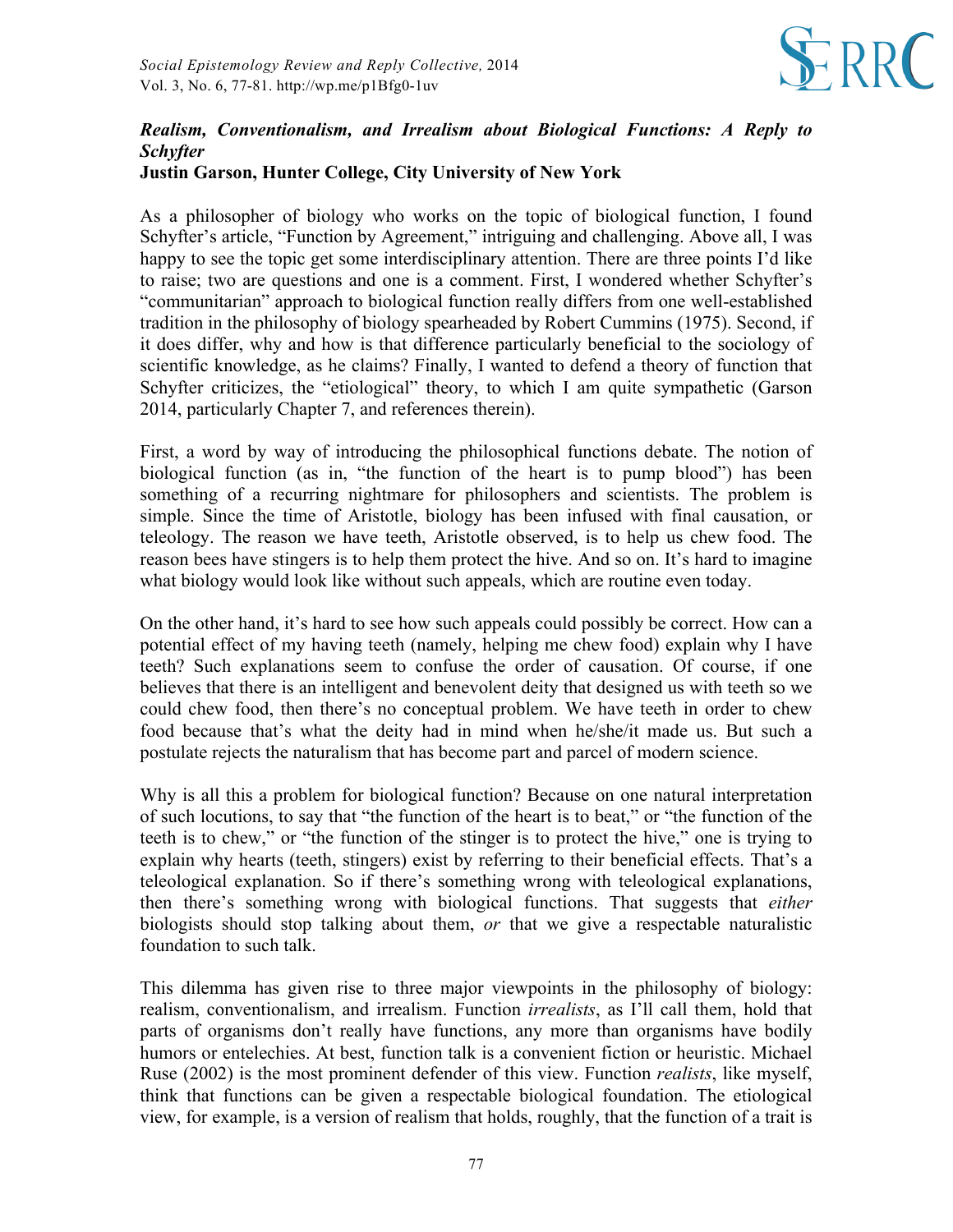

just whatever it was selected for by natural selection. Functions are as real (or unreal) as selection processes, and they are no big deal. Amongst philosophers of biology, Ruth Millikan (1989) and Karen Neander (1991) are major proponents of this view.

Function conventionalists think that functions are real, but relative to our epistemic practices. On this view, whether a trait has a function, and which function it has, depends on the community of researchers who investigate it. Robert Cummins (1975) is the chief source here. The motive, as I can tell, is to lend credence to function talk amongst biologists but recognize that it is, in some ways, an artifact of our explanatory purposes. Relative to our interest in health and survival, for example, the function of the heart is to pump blood. Relative to our interest in having a quick and ready diagnostic tool for heart disease, the function of the heart is to make beating sounds that one can hear through a stethoscope. Carl Craver, one of the prominent defenders of this view, calls it "perspectivalism" about function (e.g., 2001, 2013). Other defenders include Valerie Hardcastle (1999; 2002) and Paul Davies (2001). If I understand correctly, Schyfter is also in this camp.

Sometimes it is hard for me to see how Schyfter's view differs from the standard theory. Schyfter says, "Rather than being conceptualized as a property of traits or structures, function should be understood as a status granted by communities acting in accordance with specific domains of knowledge and practice" (2014, 2). Also, "function is not a property of things, it is a standing within collectives" (2014, 7). Compare Craver: "I embrace a form of perspectivalism about both functions and mechanisms … Specifically, talk of functions and final causes is not legitimized by or reduced to privileged kinds of etiological histories … or to certain special effects of the item in question. Rather, they are imposed from without by creatures seeking to understand how a given phenomenon of interest is situated in the causal structure of the world" (2013, 134-135). Cummins, Hardcastle, and Davies repeatedly make similar claims, namely, that functions are relative to the goals and interests of researchers. To that extent, Schyfter's view seems like a straightforward application of the Cummins-type view to a project in the sociology of science. That seems like a valuable interdisciplinary extension of the basic theory and I applaud it.

If I understand correctly, however, Schyfter wants to do something else, something he thinks philosophers should pause to take note of: "my goal is not to simply modify Cummins' account" (2014, 5). The alleged difference is that Schyfter wants to avoid what he calls the "will to 'naturalise' functions as properties of things" (2014, 5). If I understand right, the idea is the following: proponents of the Cummins-type view articulate their views within a framework of realistic and naturalistic commitments. They think, for example, that there are organisms, that organisms are made up of components (parts, properties, activities), that those components evolved over time, that they engage in various cause-and-effect relations, that those components and their relations explain observable phenomena, and that people sometimes make discoveries about those things. In contrast, Schyfter wants to shift attention to how thoroughly conventional our categories are: that even "the act of sectioning an organism into sub-systems and components" (2014, 9) is a conventional practice, the way we "select a specific causeeffect sequence of interest" is a conventional choice, and the "assignment of ends and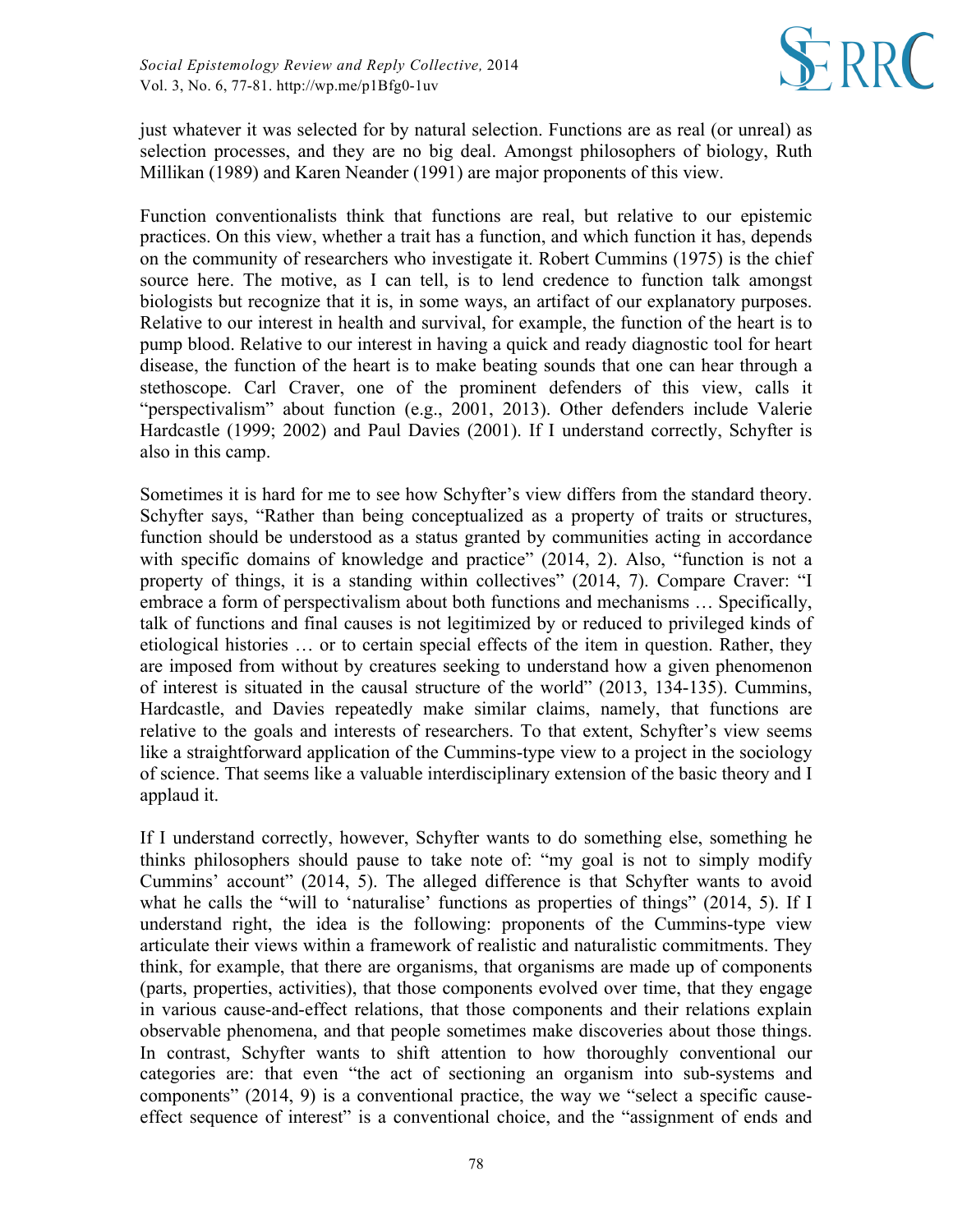

purposes" (2014, 10) depends on our epistemic goals. Taking this step will avoid "a number of complications and undesirable implications" (2014, 6) (though I must note that I didn't find any of the implications particularly undesirable).

I'm not sure, however, how wide the divide actually is between Schyfter and the proponents of Cummins' theory. Philosophers, particularly those in the Cummins tradition, have emphasized repeatedly the conventional elements involved not only in attributing functions to entities (e.g., Davies 2001; Hardcastle 2002), but also in the way that we analyze organisms into parts (Kauffman 1970; Wimsatt 1972), and the way that we think about cause and effect (e.g., Craver 2007, 100). Of course, those I've cited believe that there is a real world that constrains our explanatory projects and ambitions, but Schyfter doesn't dispute this: "the empirical world certainly constrains the list of plausible claims an observer might make regarding a trait and function …" (2014, 8). He also says that, "the material qualities and behavior of living things unquestionably matter" (2014, 9). So, is there a disagreement after all? I would have thought that Cummins' own view, and that of his followers, could be summarized as follows: whether a trait has a function, and which function it has, is based on nature and convention — or perhaps better, convention constrained by nature.

My second point is tied to the first. Suppose there is a real disagreement here, and that the philosophers I've cited are wedded to a naturalistic viewpoint in a way that Schyfter is not. If this is what distinguishes his position from others in the Cummins' tradition, why is this distinction useful or valuable for sociologists of science? I'm not a sociologist, so I'm outside my disciplinary competence here, but I wonder what sorts of things Schyfter can do that people like Craver, or Cummins, or Hardcastle, are barred from doing because of their misplaced naturalistic commitments. Schyfter emphasizes the utility of his approach for sociology of knowledge and science studies. For example, Schyfter spends some time talking about a research project involving transplanting light-sensitive cells from the cyanobacterium *Synechocystis* to *E. coli*, and he tells us that his theory of function allows him to have some novel insights about scientific practice that would have remained closed to more traditional function theorists. But then he seems to grant that Cummins' theory would yield pretty much the same insights: "a Cummins account of function provides some quite useful analyses" (2014, 16). His criticism, then, seems to boil down to a purely philosophical one: he dislikes the "unnecessary naturalism" inherent in the account (2014, 16). To the extent that his view differs from a Cumminstype view, then, it's not clear to me what that difference actually buys in the context of field research.

My third point is a word of defense of the etiological theory, which came in for some critical scrutiny in Schyfter's paper. (A bit of philosophical repartee seems warranted here, given that Schyfter's aims are, in part, to "challenge basic positions frequently held by philosophers of function" [2014, 12]). As I noted above, the etiological theory is one version of the "realist" view of functions. It holds that the function of a trait is what it was selected for by natural selection (with some minor qualifications to include, for example, traits that were recently selected for). The etiological theory is specifically a theory of *biological* functions; it's not a theory about, say, artifact functions. As such, etiological theorists are usually pluralists about "function:" they think that "function" is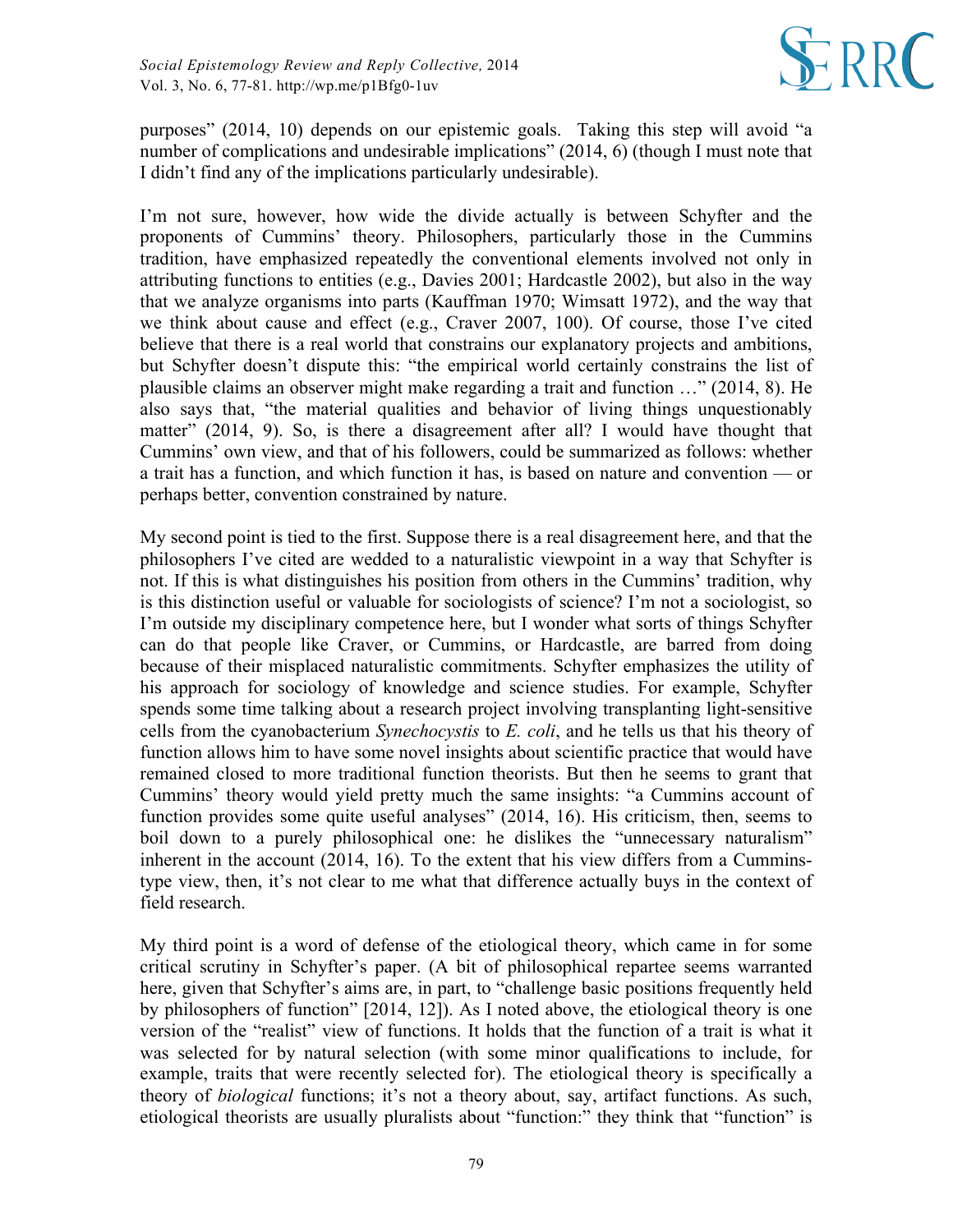

ambiguous. There are biological "functions," there are artifact "functions," there are mathematical "functions," and so on. The fact that, in an era of synthetic biology, some "artifact" functions are implemented in biological materials adds an interesting wrinkle here but I don't think it affects the basic analysis.

The basic motivation for the etiological theory is to solve the problem of final causation. The problem, as noted above, is this: how can it be that the effect of a trait explains the existence of that very trait? How can the fact that teeth chew food explain why we have teeth? The etiological theory gives the following answer, crudely put: "long ago creatures with teeth were able to outlive creatures that didn't have teeth. That's because our ancestors with teeth were able to chew things (or chew things better) than those without teeth. Thanks to the fact that teeth are good for chewing, you and I have teeth today." If our picture of natural selection is right, then the following statement is literally true: *we have teeth because teeth are good for chewing*. Problem of final causation solved. Biologists can sleep at night again. (Of course there are numerous qualifications to add, in order to make the sketch given above resemble what we actually know about evolution, to avoid hyper-adaptationism, and so on; see Garson 2012; 2014.)

Sometimes philosophers don't completely appreciate the motivation behind etiological theories. They seem to think that the reason etiological theorists define function in terms of selection processes is because those theorists are obsessed with selection, or those theorists think that evolutionary biology is the only legitimate kind of biology, or those theorists forget that people in other disciplines might possibly be interested in things other than selection. Hardcastle gently chides etiological theorists by reminding them that, "no version of an etiological theory can work without first assuming some sort of framework in which we can pick out a trait and the relevant effects … functions can be supplied only relative to an explanatory backdrop" (2002, 147). Schyfter makes a similar point: "[S]imply because a programme of research based on evolutionary theory recognizes the survival of organisms as a useful heuristic in inferring function from structure does not give to organism survival indisputable validity or universal epistemic priority" (2014, 11). But that is not why etiological theorists define function in terms of selection. They define function in terms of selection because it seems to be the only naturalistically plausible way to solve the problem of final causation.

Again, I don't want my criticism to be seen as eclipsing my appreciation for Schyfter's work and his project. I applied his critical efforts here, his articulation of theories of function in the sociology of science context, and his willingness to engage philosophers on those issues.

## **Contact details: jgarson@hunter.cuny.edu**

## **References**

- Craver, Carl F. **"**Role Functions, Mechanism, and Hierarchy.**"** *Philosophy of Science* 68, no. 1 (2001): 53**-**74.
- Craver, Carl F. **"**Functions and Mechanisms: A Perspectivalist View.**"** In *Functions: Selection and Mechanisms,* edited by Philippe Huneman, 133**-**58. Dordrecht: